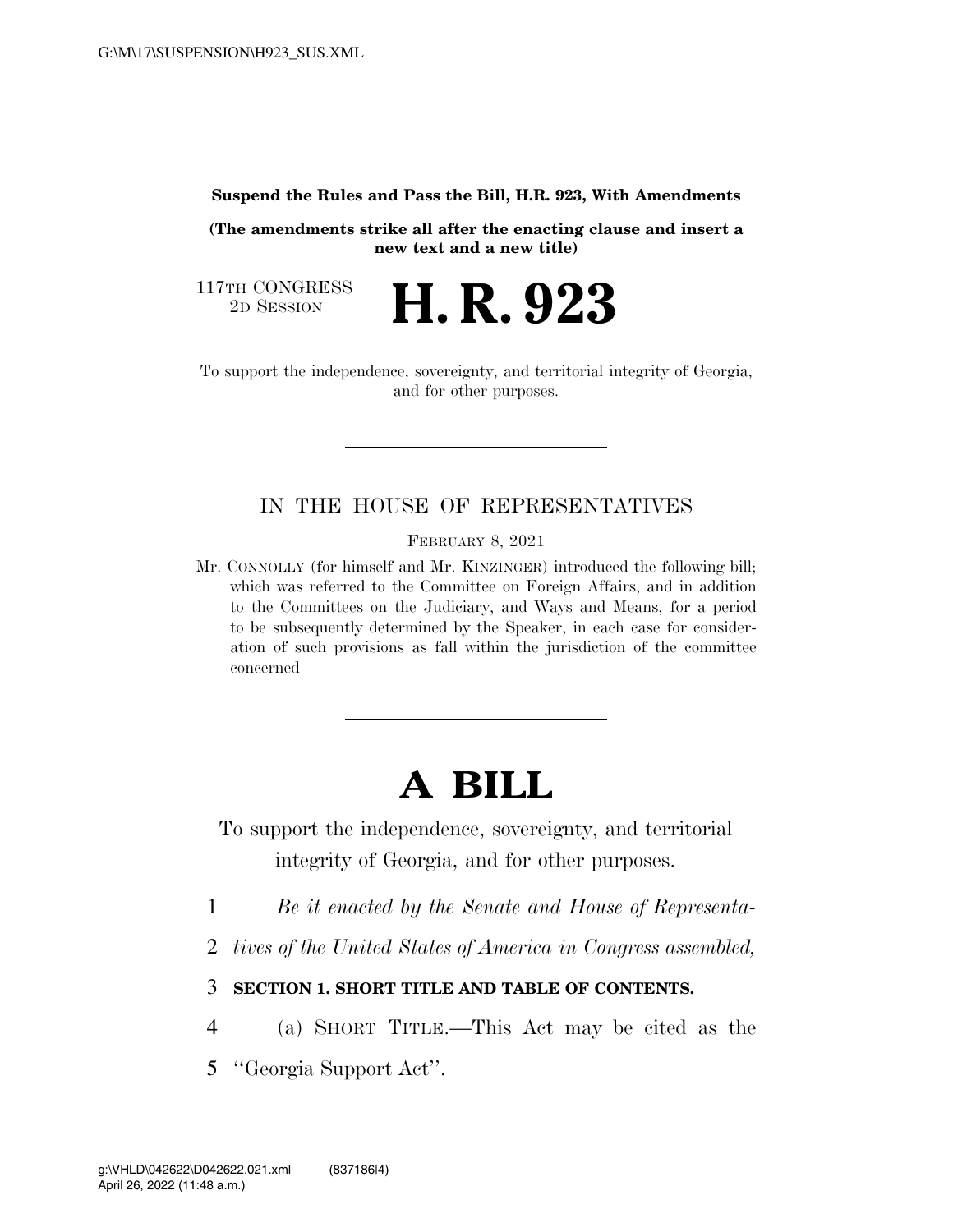### 1 (b) TABLE OF CONTENTS.—The table of contents for

### 2 this Act is as follows:

Sec. 1. Short title and table of contents.

Sec. 2. United States policy.

#### TITLE I—ASSISTANCE PROVISIONS

- Sec. 101. United States-Georgia security assistance.
- Sec. 102. Report on United States democracy and governance assistance to Georgia.
- Sec. 103. United States cybersecurity cooperation with Georgia.
- Sec. 104. Enhanced assistance to combat Russian disinformation and propaganda.

#### TITLE II—SANCTIONS PROVISIONS

Sec. 201. Imposition of sanctions on persons complicit in or responsible for serious human rights abuses, including right to life in Georgian regions of Abkhazia and Tskhinvali Region/South Ossetia occupied by Russia.

#### TITLE III—DETERMINATION OF BUDGETARY EFFECTS

Sec. 301. Determination of budgetary effects.

#### 3 **SEC. 2. UNITED STATES POLICY.**

4 It is the policy of the United States to—

- 5 (1) support continued development of demo-6 cratic values in the Republic of Georgia, including 7 free and fair elections, an independent and account-8 able judiciary, public sector transparency and ac-9 countability, the rule of law, and anticorruption ef-10 forts;
- 11 (2) support Georgia's sovereignty, independ-12 ence, and territorial integrity within its internation-13 ally recognized borders;

14 (3) support Georgia's capacity to protect its 15 sovereignty and territorial integrity from further 16 Russian aggression or encroachment on Georgian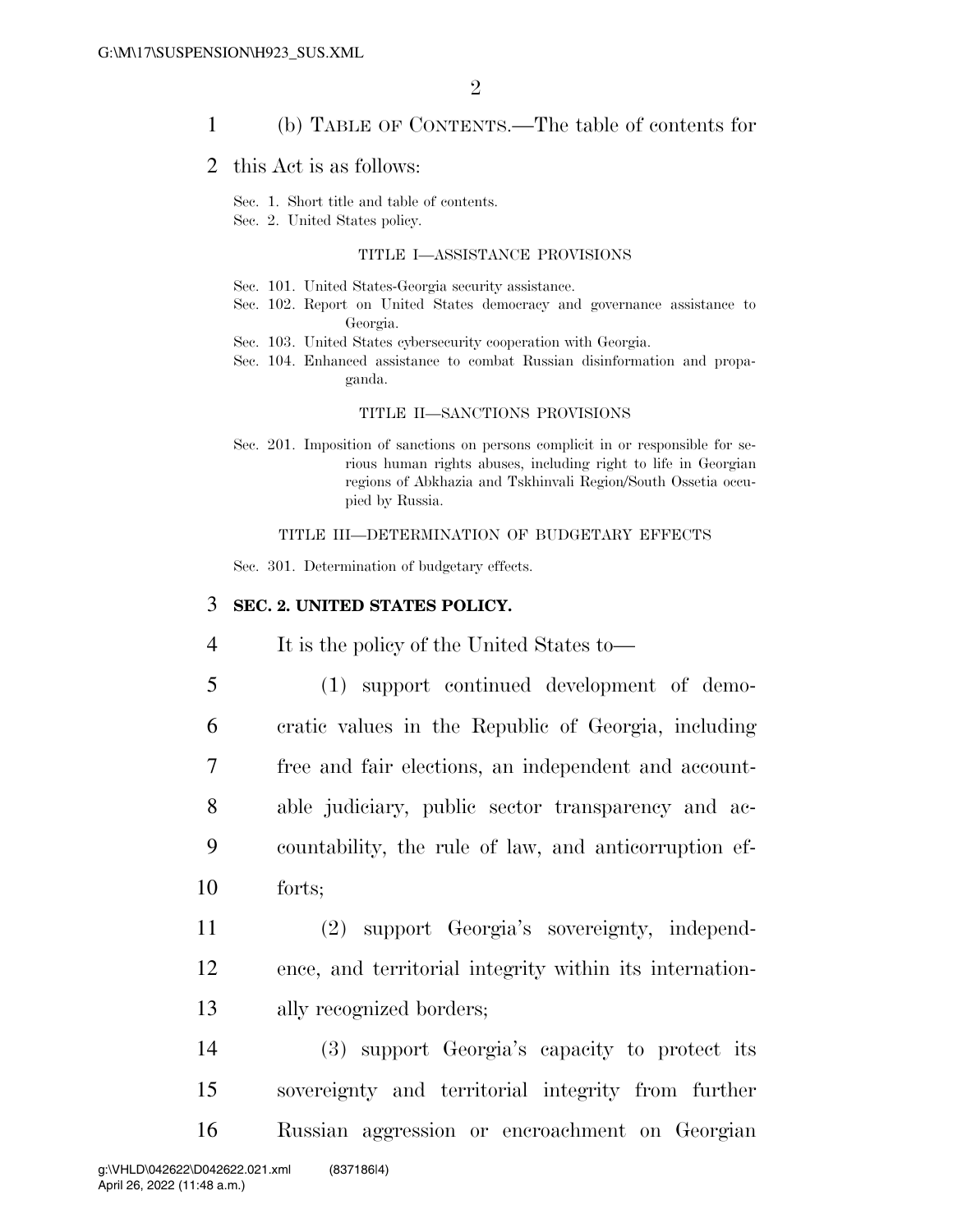territory in light of Russia's full-scale invasion of Ukraine;

 (4) support the right of the people of Georgia to freely determine their future and make inde- pendent and sovereign choices on foreign and secu- rity policy, including regarding their country's rela- tionship with other nations and international organi- zations, without interference, intimidation, or coer-cion by other countries;

 (5) support Georgia's Euro-Atlantic and Euro-pean integration;

 (6) not recognize territorial changes effected by force, including the illegal invasions and occupations of Georgian regions of Abkhazia and Tskhinvali Re-gion/South Ossetia by the Russian Federation;

 (7) condemn ongoing detentions, kidnappings, and other human rights violations committed in the Georgian regions of Abkhazia and Tskhinvali Re- gion/South Ossetia forcibly occupied by the Russian Federation, including the recent killings of Georgian citizens Archil Tatunashvili, Giga Otkhozoria, Davit Basharuli, and others in the Georgian regions of Abkhazia and Tskhinvali Region/South Ossetia; and (8) support peaceful conflict resolution in Geor-gia, including by urging the Russian Federation to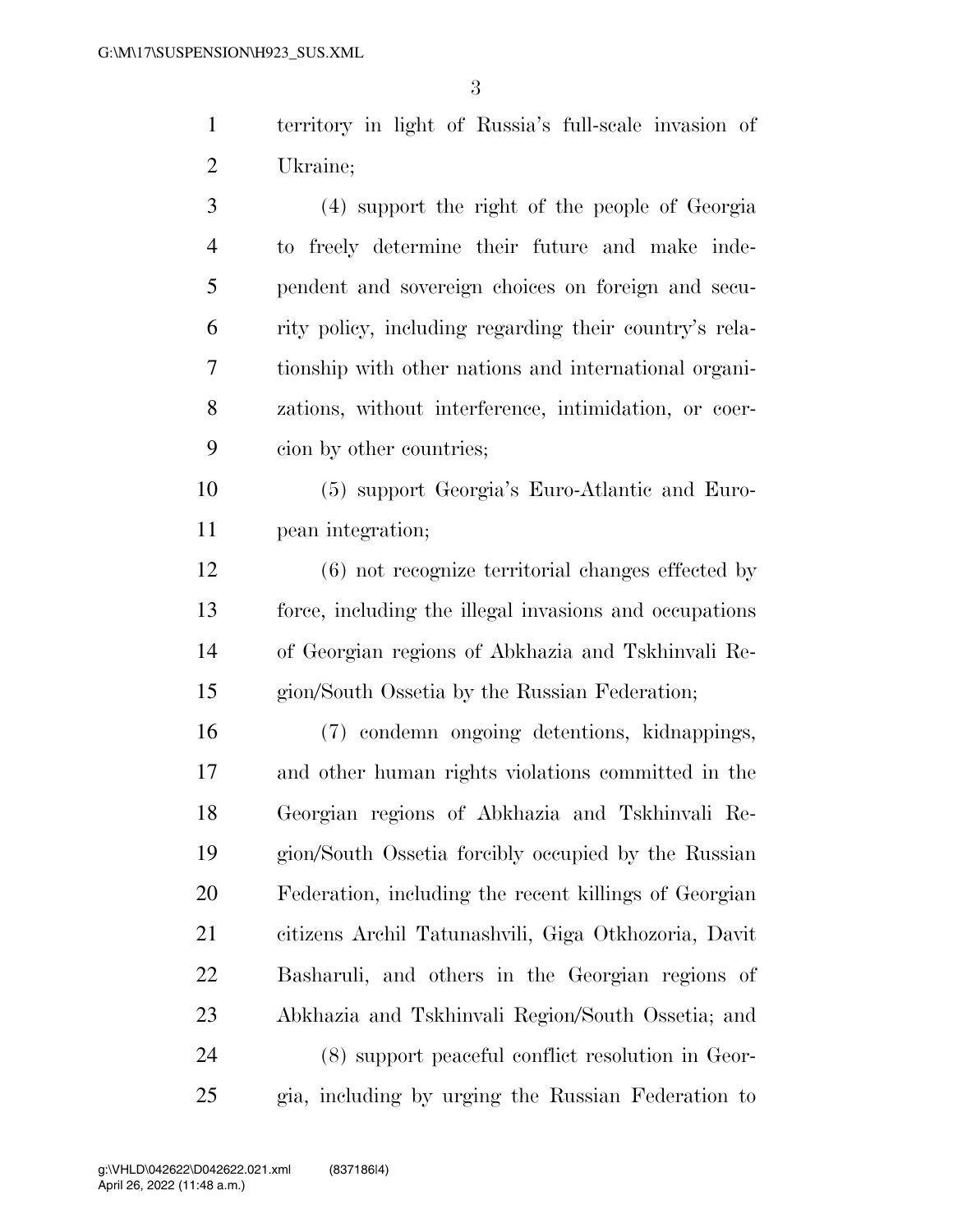fully implement the European Union-mediated ceasefire agreement of August 12, 2008, and sup- porting the establishment of international security mechanisms in the Georgian regions of Abkhazia and Tskhinvali Region/South Ossetia and the safe and dignified return of internally displaced persons (IDPs) and refugees, all of which are important for lasting peace and security on the ground.

# **TITLE I—ASSISTANCE PROVISIONS**

**SEC. 101. UNITED STATES-GEORGIA SECURITY ASSISTANCE.** 

(a) FINDINGS.—Congress finds the following:

 (1) In fiscal year 2021, the United States pro- vided Georgia with \$2,200,000 in assistance under chapter 5 of part II of the Foreign Assistance Act of 1961 (22 U.S.C. 2347 et seq.; relating to inter- national military education and training) and \$35,000,000 in assistance under section 23 of the Arms Export Control Act (22 U.S.C. 2763; relating to the Foreign Military Financing Program) and in 2021 announced the Georgia Defense and Deter- rence Enhancement Initiative (GDDEI) to enable further modernization of the Georgian Ministry of Defense and the Georgian Defense Forces.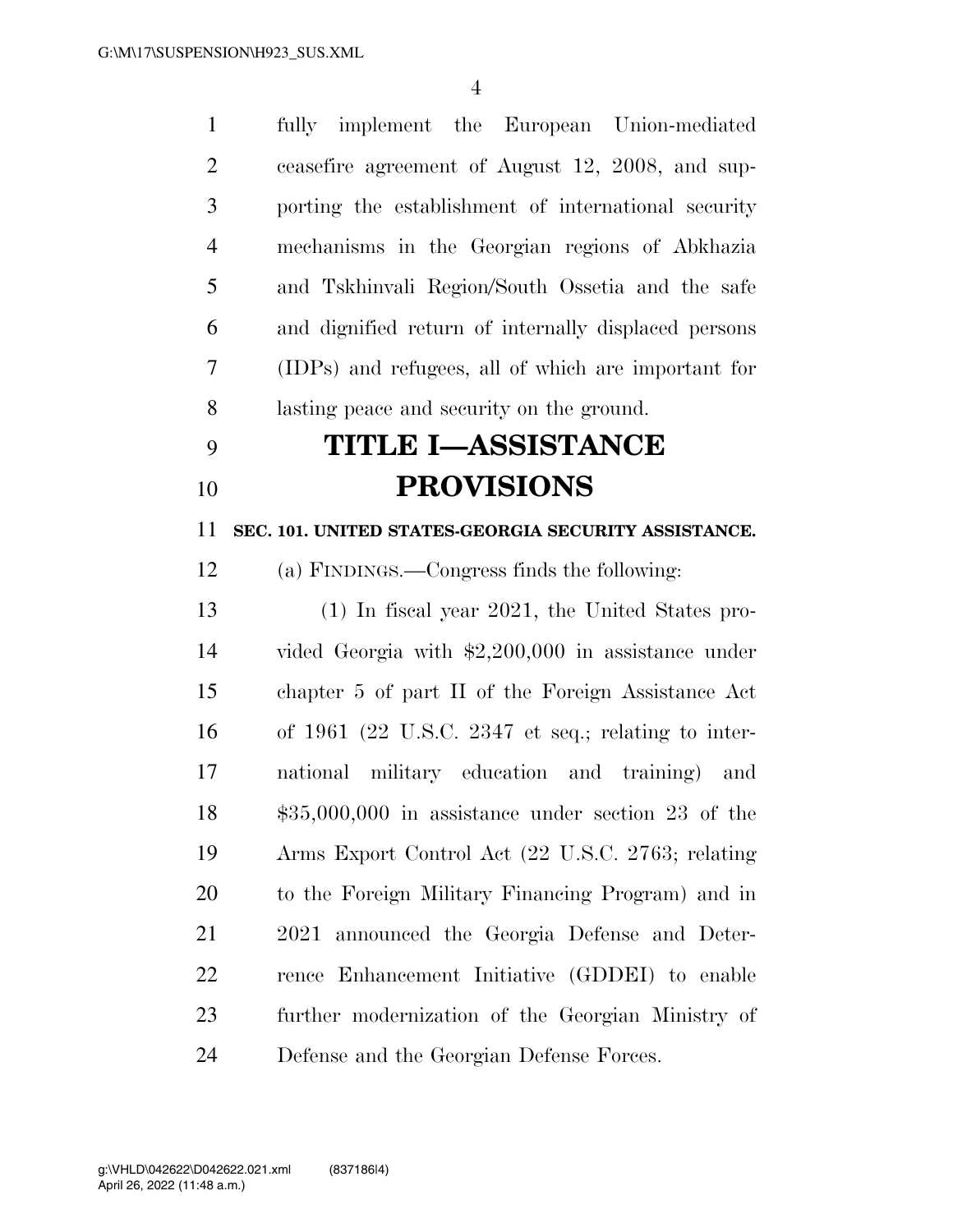(2) Georgia has been a longstanding NATO-as-pirant country.

 (3) Georgia has contributed substantially to Euro-Atlantic peace and security through participa- tion in the International Security Assistance Force (ISAF) and Resolute Support Missions in Afghani-stan as one of the largest troop contributors.

 (b) SENSE OF CONGRESS.—It is the sense of Con- gress that United States assistance to the Republic of Georgia under chapter 5 of part II of the Foreign Assist- ance Act of 1961 and section 23 of the Arms Export Con-trol Act should be increased.

 (c) STATEMENT OF POLICY.—It shall be the policy of the United States, in consultation with the Republic of Georgia, to enhance Georgia's deterrence, resilience, and self-defense, including through appropriate assistance to improve the capabilities of Georgia's armed forces.

 (d) REVIEW OF SECURITY ASSISTANCE TO GEOR-GIA.—

20 (1) IN GENERAL.—Not later than 120 days after the date of the enactment of this Act, the Sec- retary of State, in consultation with the heads of other appropriate United States departments and agencies, shall submit to the Committee on Foreign Affairs of the House of Representatives and the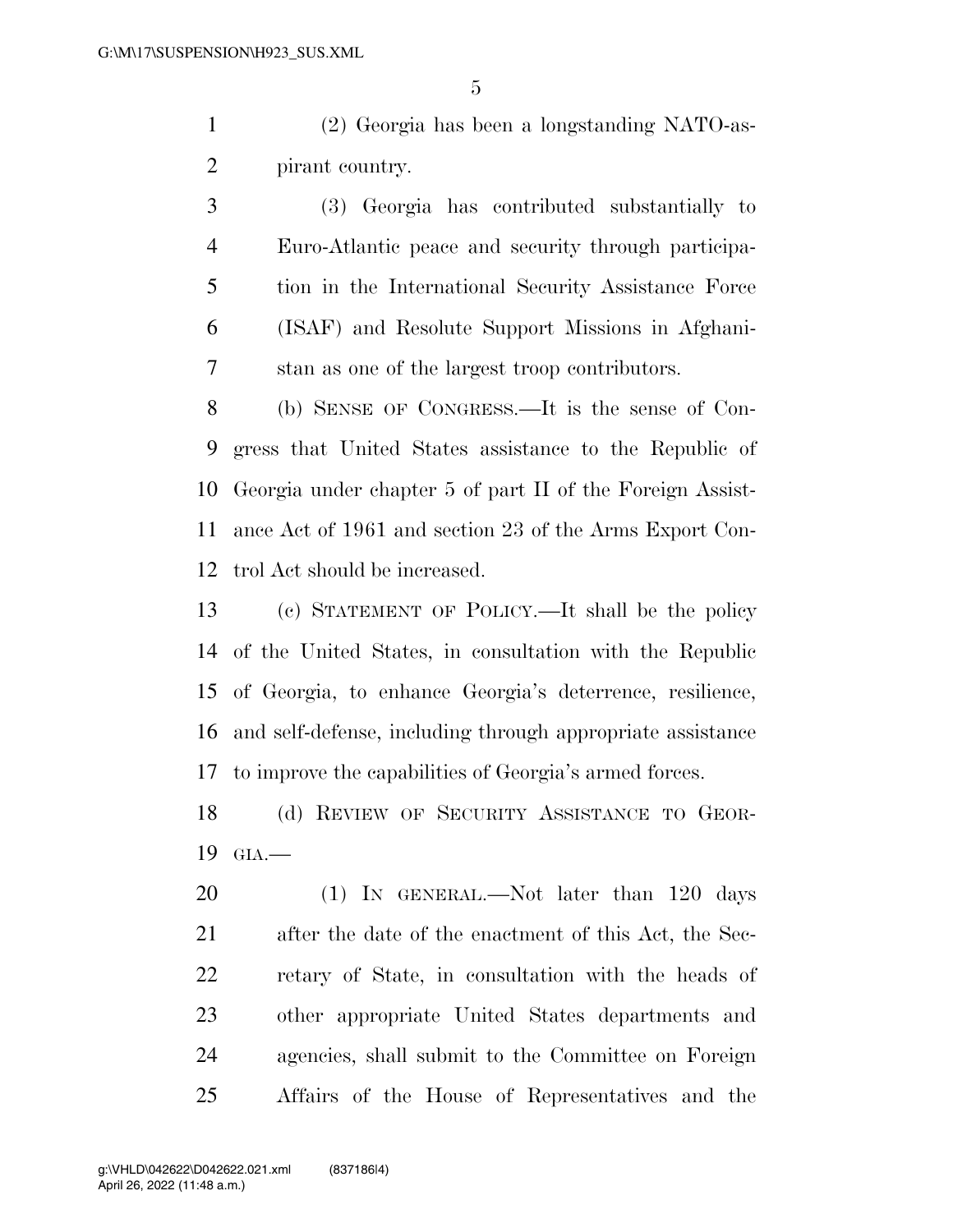| $\mathbf{1}$   | Committee on Foreign Relations of the Senate a re-  |
|----------------|-----------------------------------------------------|
| $\overline{2}$ | port reviewing United States security assistance to |
| 3              | the Republic of Georgia.                            |
| $\overline{4}$ | (2) COMPONENTS.—The report required under           |
| 5              | paragraph $(1)$ shall include the following:        |
| 6              | (A) An assessment of needed security as-            |
| 7              | sistance to improve Georgia's capacity to defend    |
| 8              | its sovereignty and territorial integrity from      |
| 9              | further invasion of Georgian territory by Rus-      |
| 10             | sian forces, including an assessment of need for    |
| 11             | anti-armor, anti-air, and anti-tank weapons, as     |
| 12             | well as intelligence, surveillance, and reconnais-  |
| 13             | sance capabilities.                                 |
| 14             | (B) A detailed review of all United States          |
| 15             | security assistance to Georgia from fiscal year     |
| 16             | 2008 to the date of the submission of such re-      |
| 17             | port.                                               |
| 18             | (C) An assessment of threats to Georgian            |
| 19             | independence, sovereignty, and territorial integ-   |
| 20             | rity, including an assessment of changes to the     |
| 21             | force posture or intent of Russian forces occu-     |
| 22             | pying Georgian territory.                           |
| 23             | (D) An assessment of Georgia's capabili-            |
| 24             | ties to defend itself, including a five-year strat- |

egy to enhance Georgia's deterrence, resilience,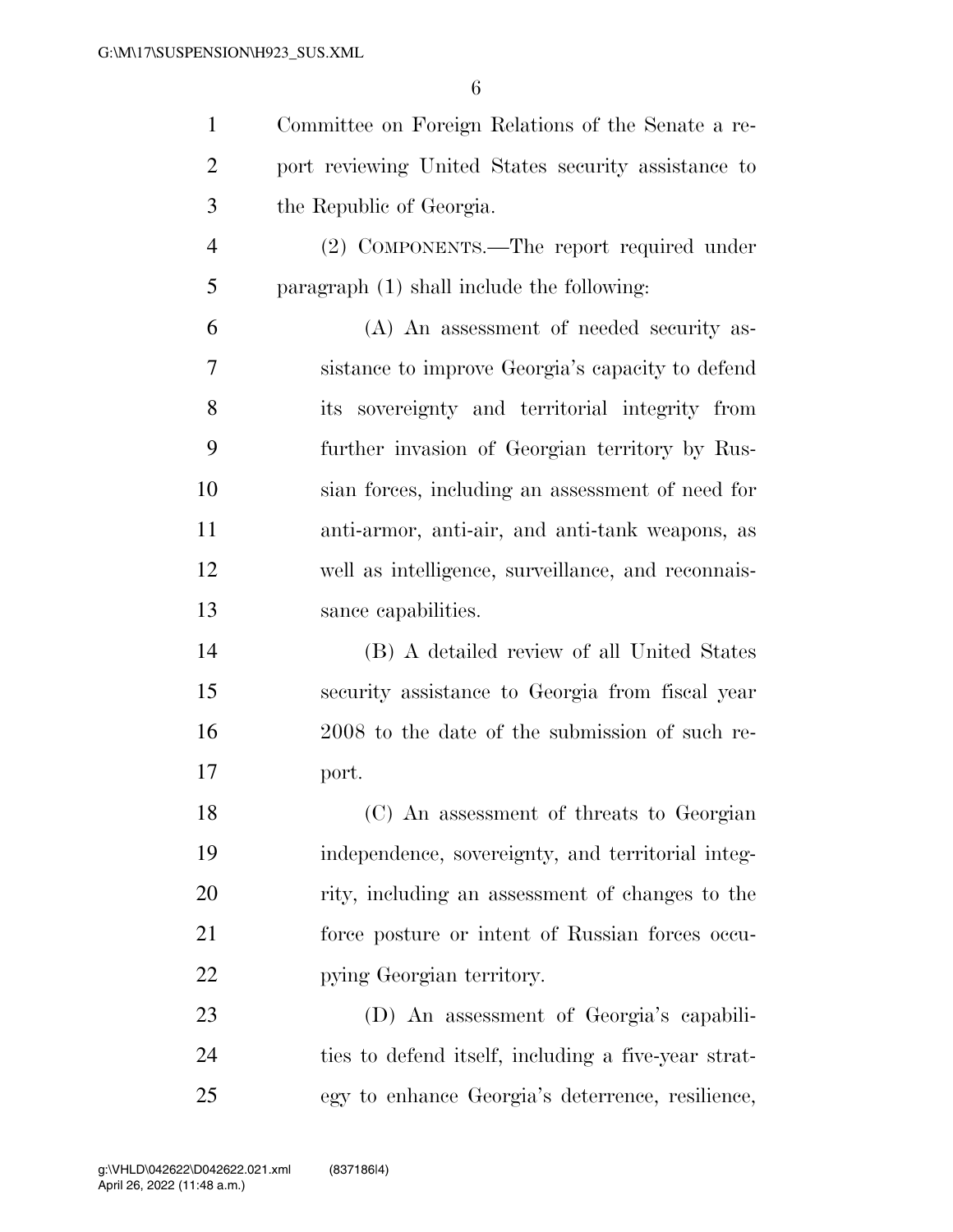and self-defense capabilities that incorporates plans to address the capability gaps subject to the assessment described in subparagraph (A). (3) FORM.—The report required under para- graph (1) shall be submitted in unclassified form but may contain a classified annex. **SEC. 102. REPORT ON UNITED STATES DEMOCRACY AND** 

## **GOVERNANCE ASSISTANCE TO GEORGIA.**

 (a) IN GENERAL.—Not later than 180 days after the date of the enactment of this Act, the Secretary of State, in consultation with the heads of other appropriate Fed- eral departments and agencies as appropriate, shall sub- mit to the Committee on Foreign Affairs of the House of Representatives and the Committee on Foreign Rela- tions of the Senate a report on United States democracy and governance assistance to the Republic of Georgia.

 (b) COMPONENTS.—The report required by sub-section (a) shall include the following:

 (1) A description of goals for United States de- mocracy and governance assistance to Georgia and its democratic institutions, including how such as- sistance is supporting Georgia's stated goals for Eu-ropean integration.

 (2) An assessment of the impact of United States democracy and governance assistance to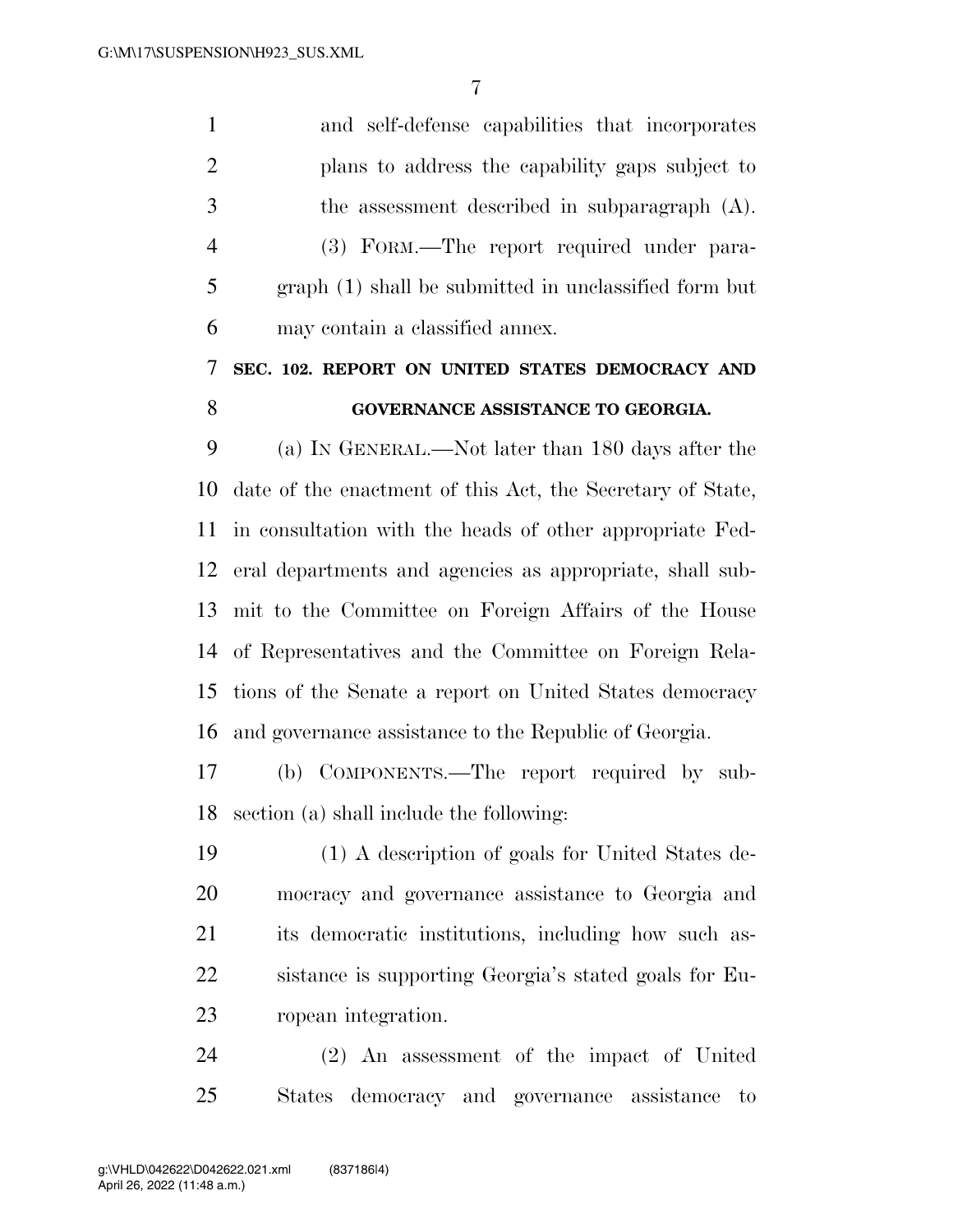|               | Georgia since fiscal year 2008, including challenges |
|---------------|------------------------------------------------------|
|               | to achieving the goals described in paragraph (1).   |
| $\mathcal{R}$ | (3) An assessment of Georgia's progress relat-       |

 ing to freedom of the press and support for inde- pendent media, including steps to hold accountable those responsible for attacks on independent media and on LGBTQ rights activists on July 5, 2021, in Tbilisi.

 (4) An assessment of Georgia's progress on strengthening its democratic institutions, including through electoral and judicial reforms necessary to build public confidence.

 (5) A description of barriers and challenges to United States investment in the Georgian economy, as well as an assessment of how support from the United States International Development Finance Corporation in Georgia could help create a better de-veloped and more transparent investment climate.

 (c) FORM.—The report required by subsection (a) shall be submitted in unclassified form but may contain a classified annex.

# **SEC. 103. UNITED STATES CYBERSECURITY COOPERATION WITH GEORGIA.**

 (a) SENSE OF CONGRESS.—It is the sense of Con-gress that the Secretary of State should take the following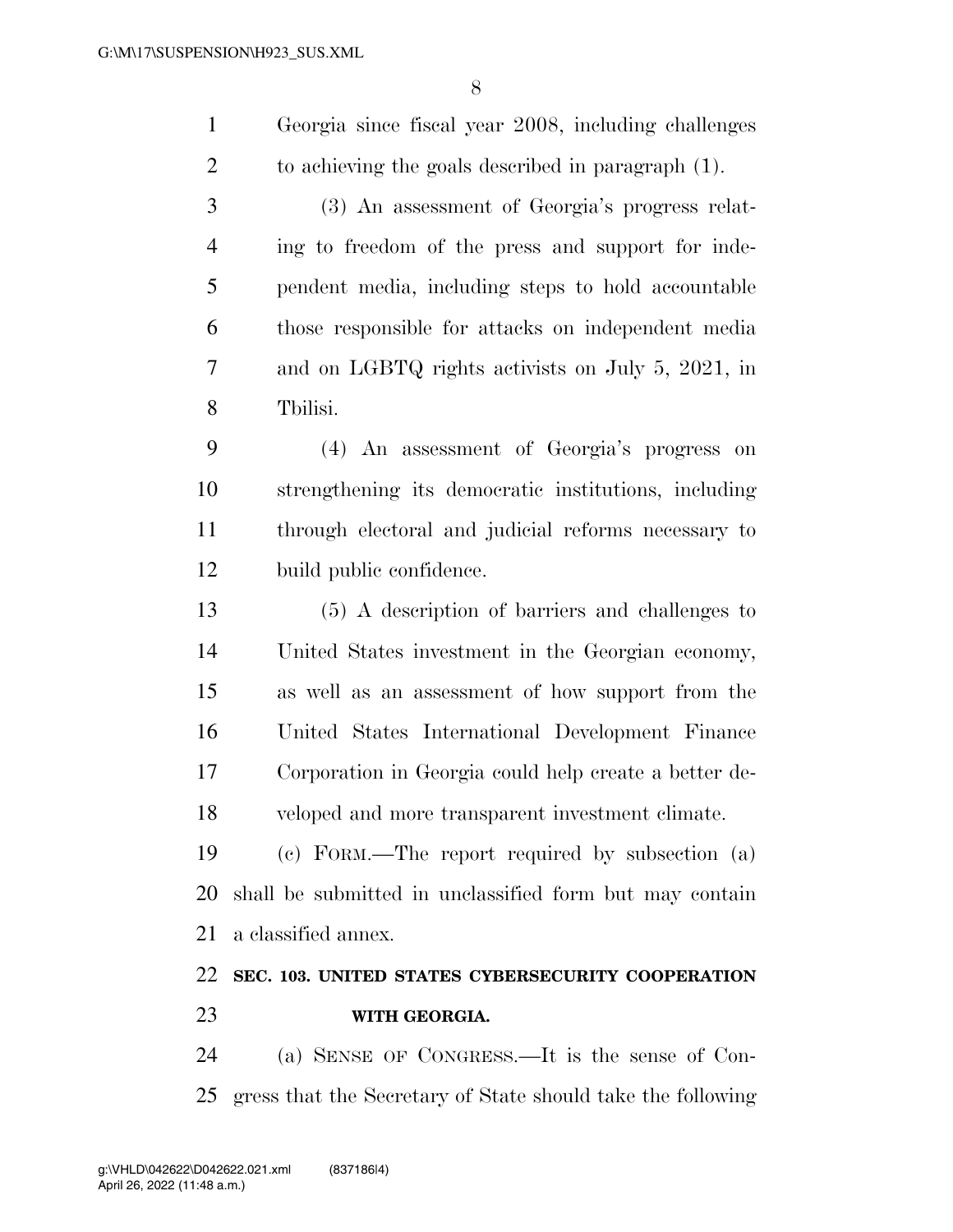actions, commensurate with United States interests, to as-sist the Repubic of Georgia to improve its cybersecurity:

 (1) Provide Georgia such support as may be necessary to secure government computer networks from malicious cyber intrusions, particularly such networks that defend the critical infrastructure of Georgia.

 (2) Provide Georgia support in reducing reli- ance on Russian information and communications technology.

 (3) Assist Georgia to build its capacity, expand cybersecurity information sharing, and cooperate on international cyberspace efforts.

(b) REPORT.—

 (1) IN GENERAL.—Not later than 180 days after the date of the enactment of this Act, the Sec- retary of State shall submit to the Committee on Foreign Affairs of the House of Representatives and the Committee on Foreign Relations of the Senate a report on United States cybersecurity cooperation with the Republic of Georgia.

 (2) MATTERS TO BE INCLUDED.—The report required by paragraph (1) shall include information relating to the following: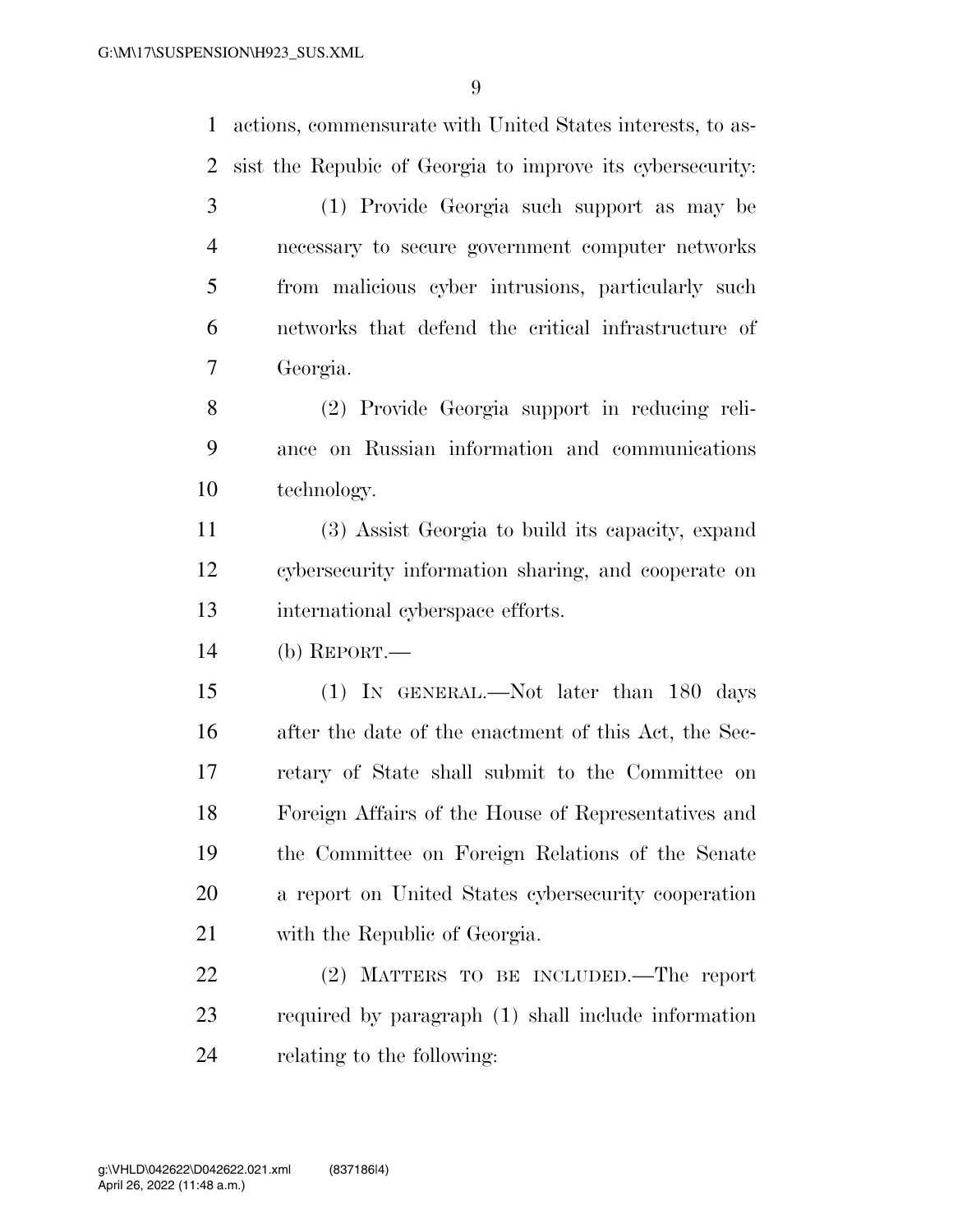| $\mathbf{1}$   | (A) United States efforts to strengthen                     |
|----------------|-------------------------------------------------------------|
| $\overline{2}$ | Georgia's ability to prevent, mitigate, and re-             |
| 3              | spond to cyber incidents, including through                 |
| 4              | training, education, technical assistance, capac-           |
| 5              | ity building, and cybersecurity risk management             |
| 6              | strategies.                                                 |
| $\tau$         | (B) The potential for new areas of collabo-                 |
| 8              | ration and mutual assistance between the                    |
| 9              | United States and Georgia to address shared                 |
| 10             | cyber challenges, including cybercrime, critical            |
| 11             | infrastructure protection, and resilience against           |
| 12             | automated, distributed threats.                             |
| 13             | (C) NATO's efforts to help Georgia de-                      |
| 14             | velop technical capabilities to counter cyber               |
| 15             | threats.                                                    |
| 16             | SEC. 104. ENHANCED ASSISTANCE TO COMBAT RUSSIAN             |
| 17             | DISINFORMATION AND PROPAGANDA.                              |
| 18             | (a) STATEMENT OF POLICY.—It shall be the policy             |
| 19             | of the United States to enhance the capabilities of the Re- |
| 20             | public of Georgia to combat Russian disinformation and      |
| 21             | propaganda campaigns intended to undermine the sov-         |
| 22             | ereignty and democratic institutions of Georgia, while pro- |
| 23             | moting the freedom of the press.                            |
|                |                                                             |

(b) REQUIRED STRATEGY.—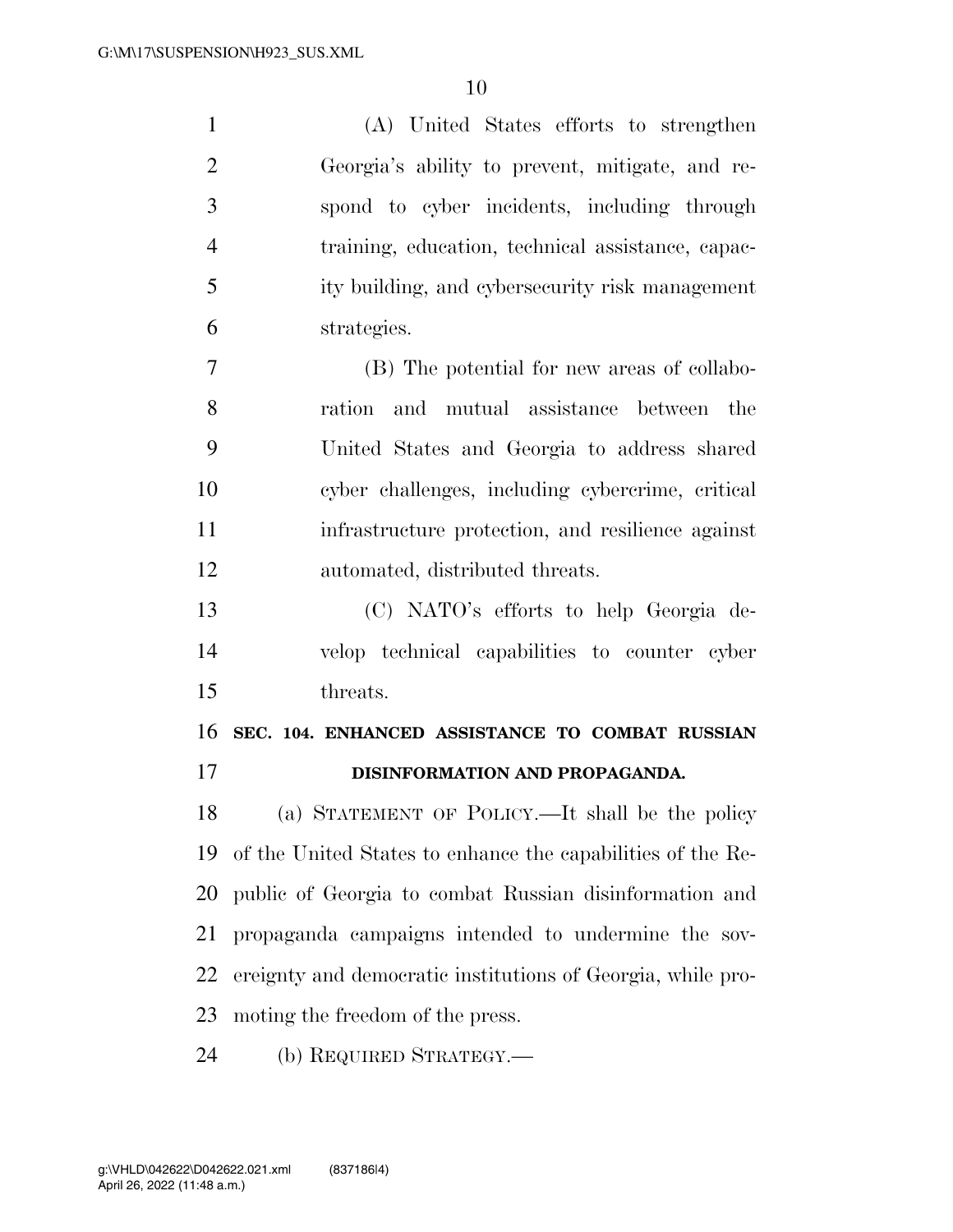| $\mathbf{1}$   | (1) IN GENERAL.—Not later than 180 days               |
|----------------|-------------------------------------------------------|
| $\overline{2}$ | after the date of the enactment of this Act, the Sec- |
| 3              | retary of State, in consultation with the heads of    |
| $\overline{4}$ | other appropriate United States departments and       |
| 5              | agencies, shall submit to the Committee on Foreign    |
| 6              | Affairs of the House of Representatives and the       |
| 7              | Committee on Foreign Relations of the Senate a re-    |
| 8              | port outlining a strategy to implement the policy de- |
| 9              | scribed in subsection (a).                            |
| 10             | (2) COMPONENTS.—The report required under             |
| 11             | paragraph (1) shall include the following:            |
| 12             | (A) A detailed assessment of Russian                  |
| 13             | disinformation and propaganda efforts across          |
| 14             | all media platforms targeting the Republic of         |
| 15             | Georgia.                                              |
| 16             | (B) An assessment of Georgia's capabilities           |
| 17             | to deter and combat such Russian efforts and          |
| 18             | to support the freedom of the press.                  |
| 19             | (C) A detailed strategy coordinated across            |
| 20             | all relevant United States departments and            |
| 21             | agencies to enhance Georgia's capabilities to         |
| 22             | deter and combat such Russian efforts.                |
| 23             | (3) FORM.—The report required by paragraph            |
| 24             | (1) shall be submitted in unclassified form but may   |
| 25             | contain a classified annex.                           |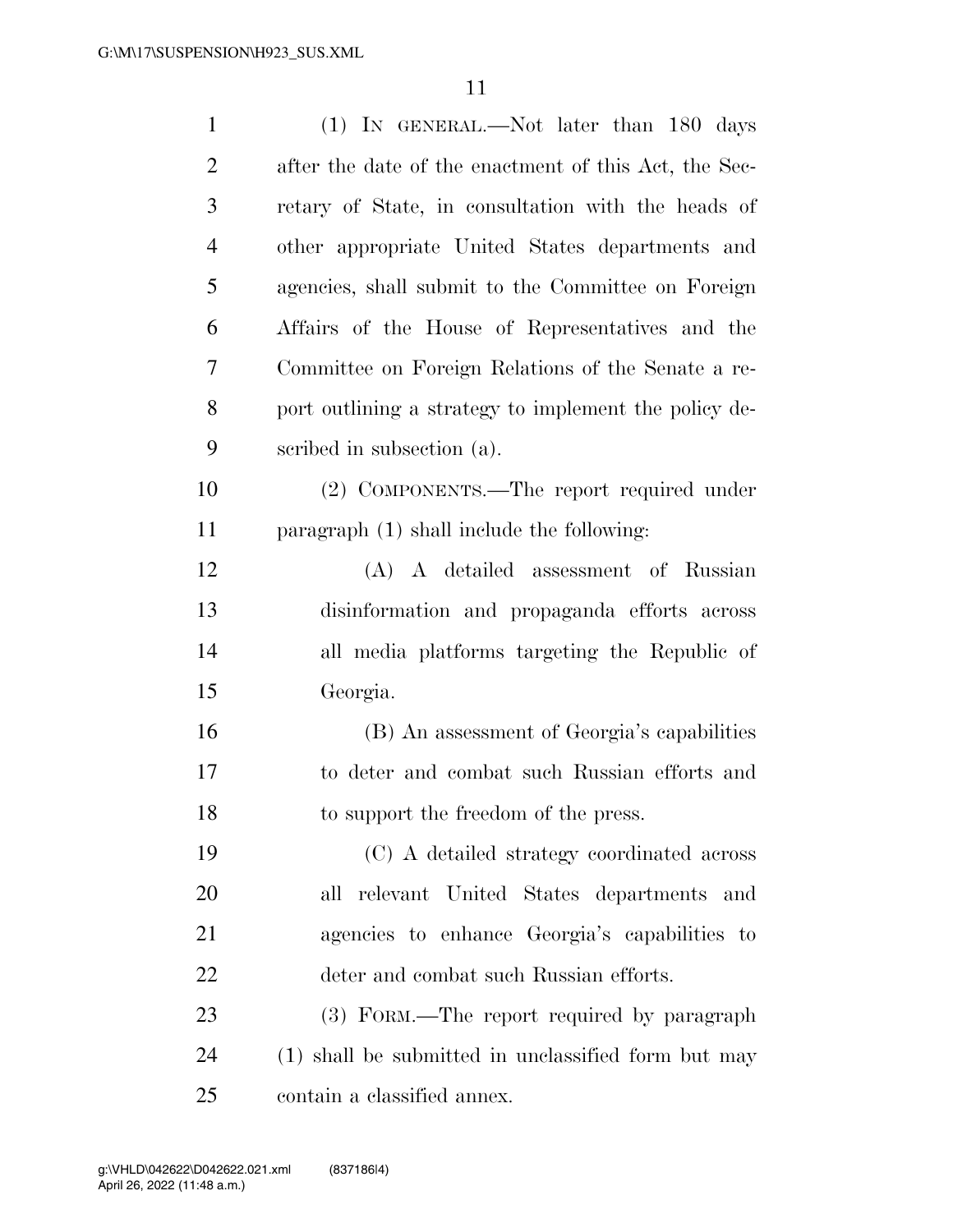**TITLE II—SANCTIONS PROVISIONS** 

 **SEC. 201. IMPOSITION OF SANCTIONS ON PERSONS COMPLICIT IN OR RESPONSIBLE FOR SERI- OUS HUMAN RIGHTS ABUSES, INCLUDING RIGHT TO LIFE IN GEORGIAN REGIONS OF ABKHAZIA AND TSKHINVALI REGION/SOUTH OSSETIA OCCUPIED BY RUSSIA.** 

 (a) IN GENERAL.—The President shall impose on a foreign person the sanctions described in subsection (b) if the President determines that such foreign person, on or after the date of the enactment of this Act—

 (1) is responsible for, complicit in, or respon- sible for ordering, controlling, or otherwise directing the commission of serious human rights abuses in the Georgian regions of Abkhazia and Tskhinvali Region/South Ossetia forcibly occupied by the Rus-sian Federation;

 (2) is materially assisting, sponsoring, or pro- viding significant financial, material, or technological support for, or goods or services to, a foreign person described in paragraph (1); or

 (3) is owned or controlled by a foreign person, or is acting on behalf of a foreign person, described in paragraph (1).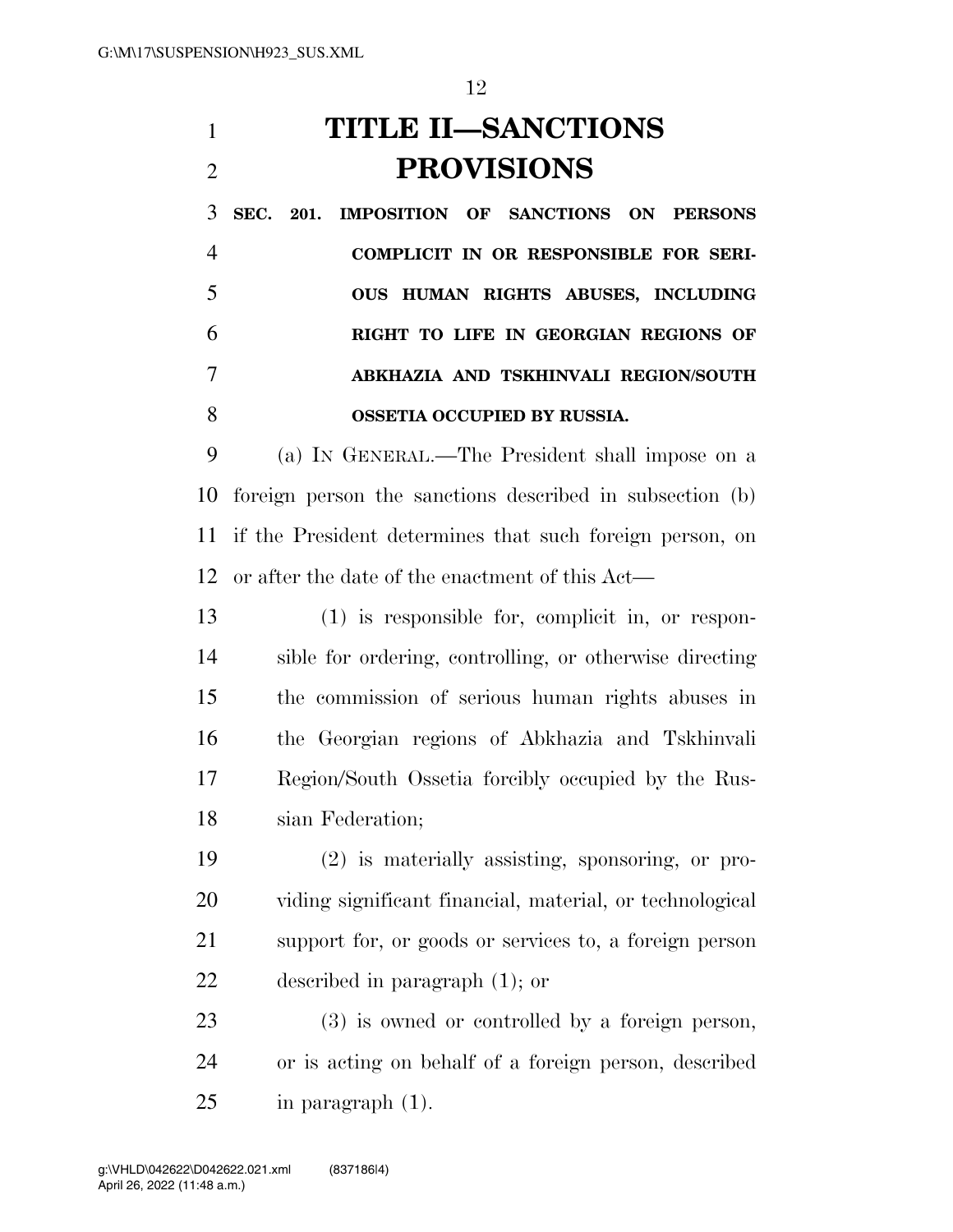(b) SANCTIONS DESCRIBED.—The sanctions de-scribed in this subsection are the following:

| 3              | (1) ASSET BLOCKING.—The exercise of all pow-              |
|----------------|-----------------------------------------------------------|
| $\overline{4}$ | ers granted to the President by the International         |
| 5              | Emergency Economic Powers Act (50 U.S.C. 1701)            |
| 6              | et seq.) to the extent necessary to block and prohibit    |
| 7              | all transactions in all property and interests in prop-   |
| 8              | erty of a person determined by the President to be        |
| 9              | a person described in subsection (a) if such property     |
| 10             | and interests in property are in the United States,       |
| 11             | come within the United States, or are or come with-       |
| 12             | in the possession or control of a United States per-      |
| 13             | son, including by taking any of the actions described     |
| 14             | in paragraph $(1)$ of section $203(a)$ of such Act $(50)$ |
| 15             | U.S.C. $1702(a)$ ).                                       |
| 16             | (2)<br>INADMISSIBILITY OF CERTAIN<br><b>INDIVID-</b>      |
| 17             | $UALS.$ —                                                 |
| 18             | (A) INELIGIBILITY FOR VISAS AND ADMIS-                    |
| 19             | SION TO THE UNITED STATES.—A person deter-                |
| 20             | mined by the President to be a person described           |
| 21             | in subsection (a) is—                                     |
| 22             | (i) inadmissible to the United States;                    |
| 23             | (ii) ineligible to receive a visa or other                |
| 24             | documentation to enter the United States;                 |

and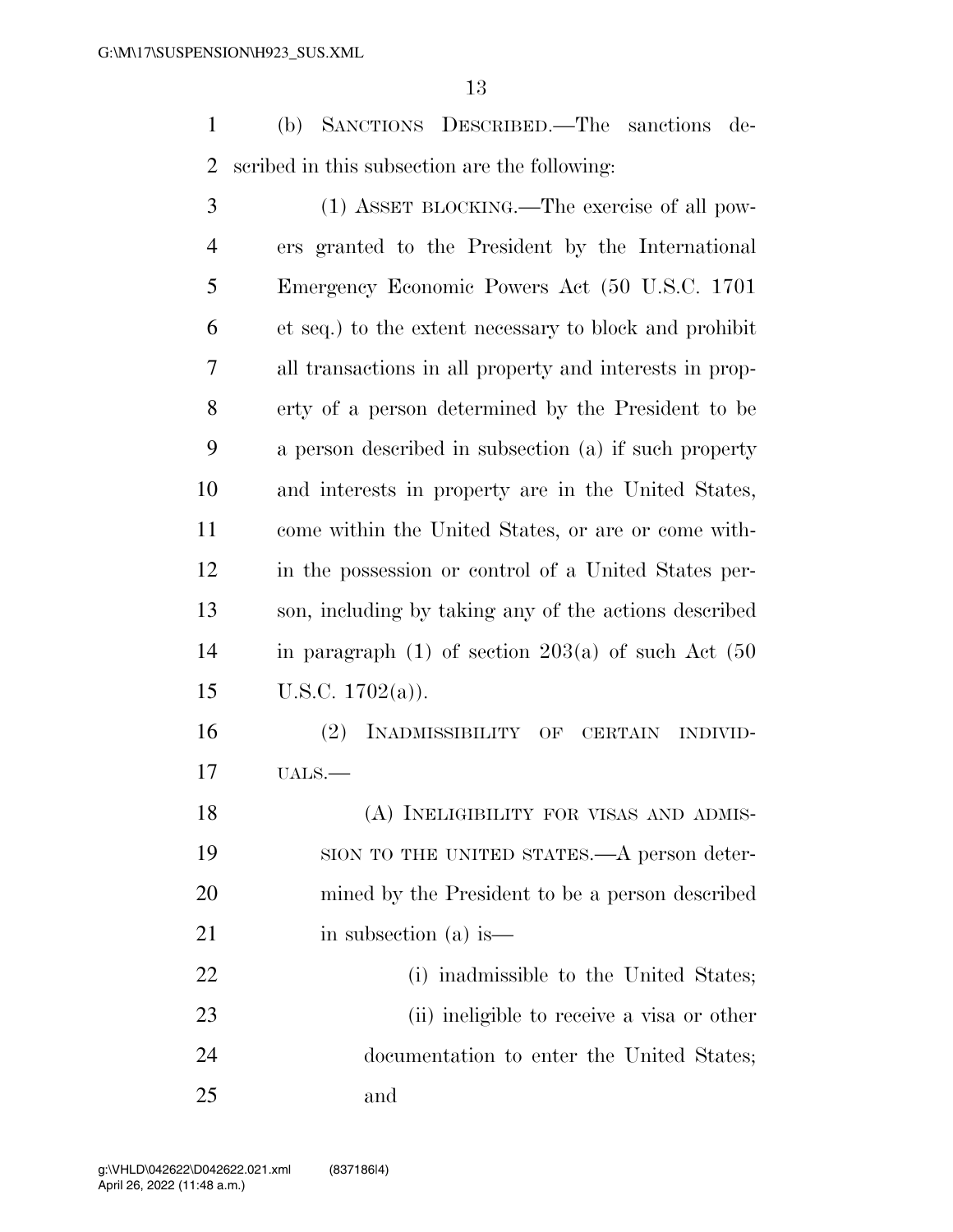| $\mathbf{1}$   | (iii) otherwise ineligible to be admitted              |
|----------------|--------------------------------------------------------|
| $\overline{2}$ | or paroled into the United States or to re-            |
| 3              | ceive any other benefit under the Immigra-             |
| $\overline{4}$ | tion and Nationality Act (8 U.S.C. 1101 et             |
| 5              | seq.).                                                 |
| 6              | (B) CURRENT VISAS REVOKED.—A person                    |
| 7              | determined by the President to be a person de-         |
| 8              | scribed in subsection (a) is subject to the fol-       |
| 9              | lowing:                                                |
| 10             | (i) Revocation of any visa or other                    |
| 11             | entry documentation regardless of when                 |
| 12             | the visa or other entry documentation is or            |
| 13             | was issued.                                            |
| 14             | A revocation under clause<br>(ii)<br>(i)               |
| 15             | shall—                                                 |
| 16             | (I) take effect immediately; and                       |
| 17             | automatically cancel<br>$(\Pi)$<br>any                 |
| 18             | other valid visa or entry documenta-                   |
| 19             | tion that is in the foreign person's                   |
| 20             | possession.                                            |
| 21             | (C) EXCEPTION TO COMPLY WITH UNITED                    |
| 22             | HEADQUARTERS AGREEMENT<br><b>NATIONS</b><br><b>AND</b> |
| 23             | ENFORCEMENT OBJECTIVES.-Sanctions<br>LAW               |
| 24             | under subparagraph (A) shall not apply to an           |
| 25             | individual if admitting such individual into the       |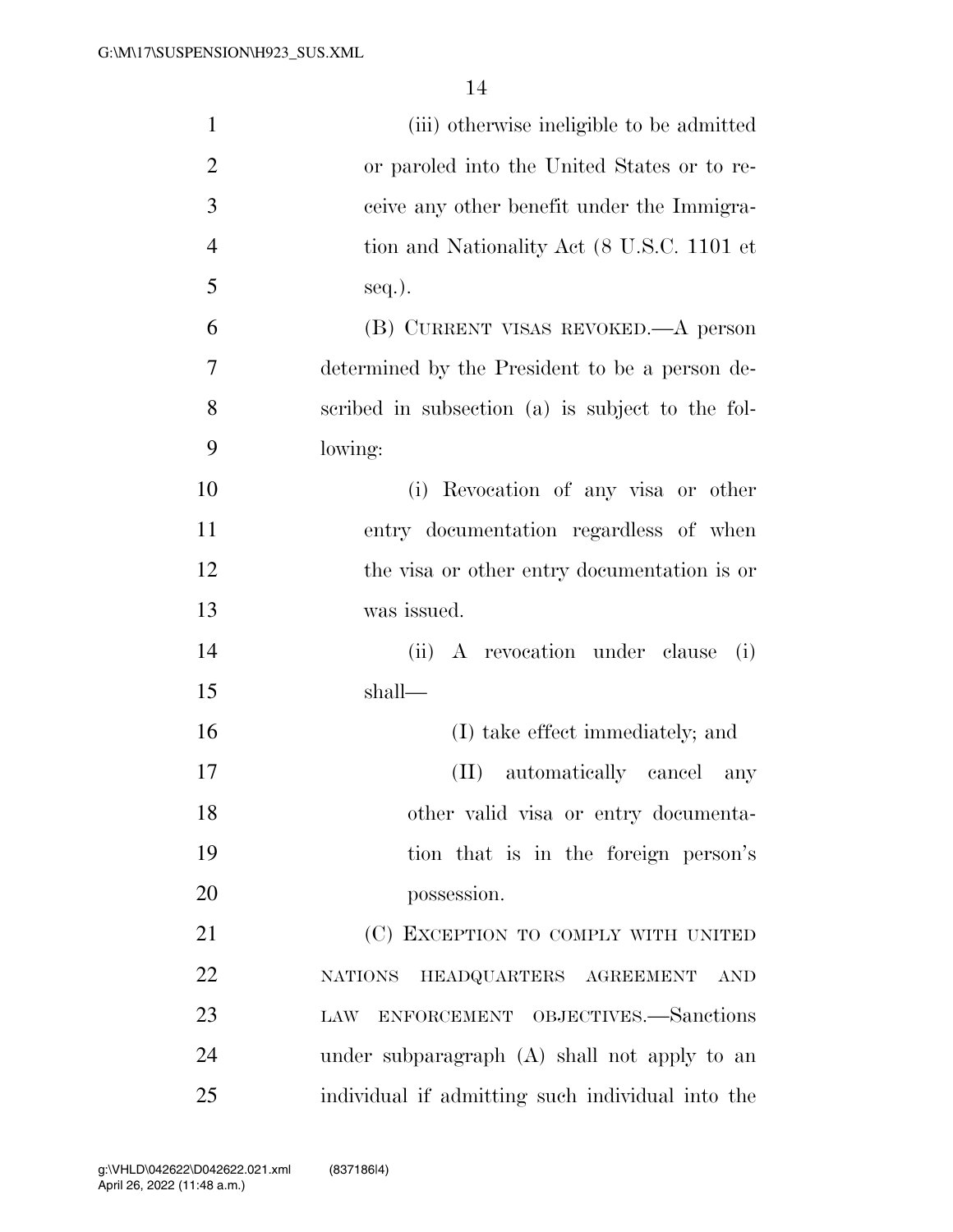| $\mathbf{1}$   | United States would further important law en-    |
|----------------|--------------------------------------------------|
| $\overline{2}$ | forcement objectives or is necessary to permit   |
| 3              | the United States to comply with the Agree-      |
| $\overline{4}$ | ment regarding the Headquarters of the United    |
| 5              | Nations, signed at Lake Success June 26,         |
| 6              | 1947, and entered into force November 21,        |
| 7              | 1947, between the United Nations and the         |
| 8              | United States, or other applicable international |
| 9              | obligations of the United States.                |
|                |                                                  |

 (c) WAIVER.—The President may waive the applica- tion of sanctions under subsection (b) with respect to a person if the President determines that such a waiver is important to the national interests of the United States. (d) IMPLEMENTATION; PENALTIES.—

 (1) IMPLEMENTATION.—The President may ex- ercise all authorities provided to the President under sections 203 and 205 of the International Emer- gency Economic Powers Act (50 U.S.C. 1702 and 19 1704) to carry out subsection  $(b)(1)$ .

 (2) PENALTIES.—A person that violates, at- tempts to violate, conspires to violate, or causes a violation of subsection (b)(1) or any regulation, li- cense, or order issued to carry out such subsection shall be subject to the penalties specified in sub-sections (b) and (c) of section 206 of the Inter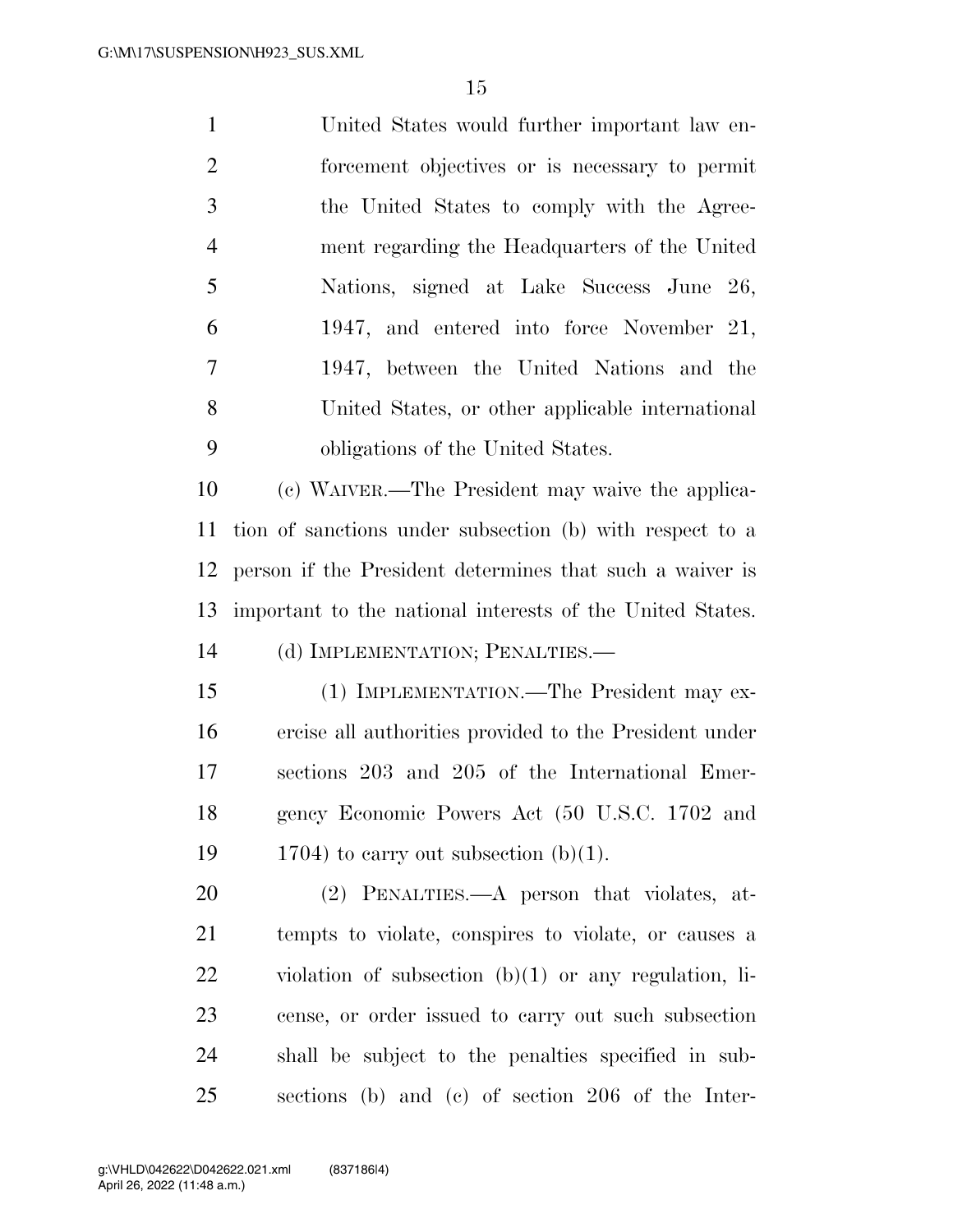national Emergency Economic Powers Act (50 U.S.C. 1705) to the same extent as a person that commits an unlawful act described in subsection (a) of such section.

 (e) REPORT REQUIRED.—Not later than 60 days after the date of the enactment of this Act and at least once every 180 days thereafter for a period not to exceed two years, the President, in consultation with the Sec- retary of the Treasury, shall transmit to Congress a de- tailed report with respect to persons that have been deter- mined to have engaged in activities described in subsection (a).

 (f) EXCEPTION RELATING TO IMPORTATION OF GOODS.—

 (1) IN GENERAL.—The authorities and require- ments to impose sanctions under this title shall not include the authority or requirement to impose sanc-18 tions on the importation of goods.

 (2) GOOD DEFINED.—In this subsection, the term ''good'' means any article, natural or man- made substance, material, supply or manufactured product, including inspection and test equipment and excluding technical data.